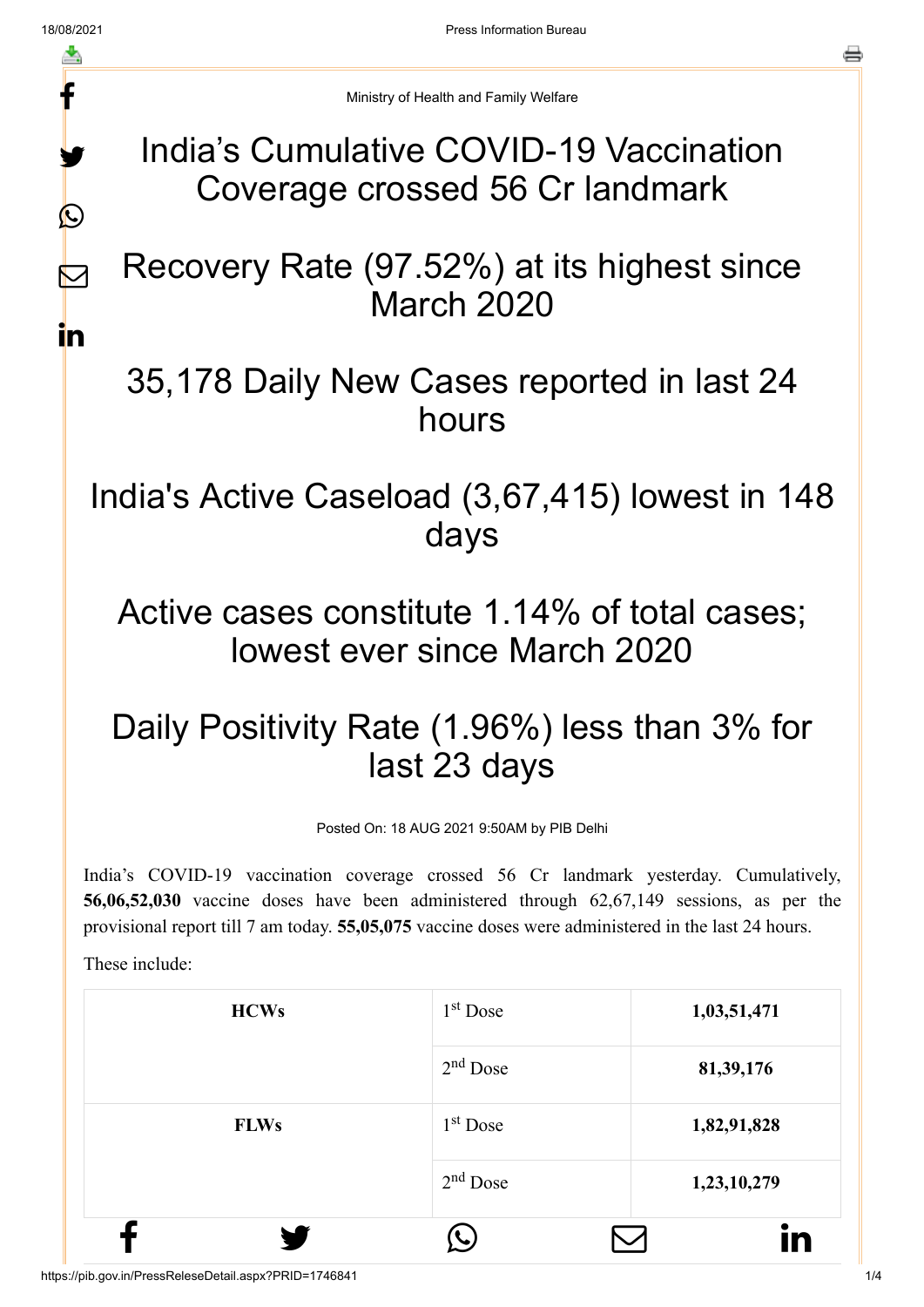| Age Group 18-44 years<br>f          | $1st$ Dose | 20,53,38,194 |
|-------------------------------------|------------|--------------|
|                                     | $2nd$ Dose | 1,66,89,475  |
| Age Group 45-59 years<br>$\bigcirc$ | $1st$ Dose | 11,96,50,340 |
|                                     | $2nd$ Dose | 4,68,78,435  |
| Over 60 years<br>in                 | $1st$ Dose | 8,20,88,223  |
|                                     | $2nd$ Dose | 4,09,14,609  |
| <b>Total</b>                        |            | 56,06,52,030 |

The new phase of universalization of COVID-19 vaccination has commenced from 21st June, 2021. The Union Government is committed to accelerating the pace and expanding the scope of COVID-19 vaccination throughout the country.

India's recovery rate stands at **97.52%**, this is highest since March 2020.

Out of the people infected since the beginning of the pandemic, **3,14,85,923 people have already recovered from COVID-19** and **37,169** patients have recovered in the last 24 hours.



India has reported 35,178 daily new cases in the last 24 hours.

Less than 50,000 Daily New Cases have been reported since fifty-two consecutive days. This is a [result of sustaine](http://www.facebook.com/share.php?u=https://pib.gov.in/PressReleasePage.aspx?PRID=1746841)[d and collaborative eff](https://twitter.com/intent/tweet?url=https://pib.gov.in/PressReleasePage.aspx?PRID=1746841&text=India%E2%80%99s%20Cumulative%20COVID-19%20Vaccination%20Coverage%20crossed%2056%20Cr%20landmark)[orts by the Centre and](https://api.whatsapp.com/send?text=https://pib.gov.in/PressReleasePage.aspx?PRID=1746841) [the States/UTs.](https://mail.google.com/mail/?view=cm&fs=1&tf=1&to=&su=India%E2%80%99s%20Cumulative%20COVID-19%20Vaccination%20Coverage%20crossed%2056%20Cr%20landmark&body=https://pib.gov.in/PressReleasePage.aspx?PRID=1746841&ui=2&tf=1&pli=1)  $f$  in  $\bullet$  in  $\circ$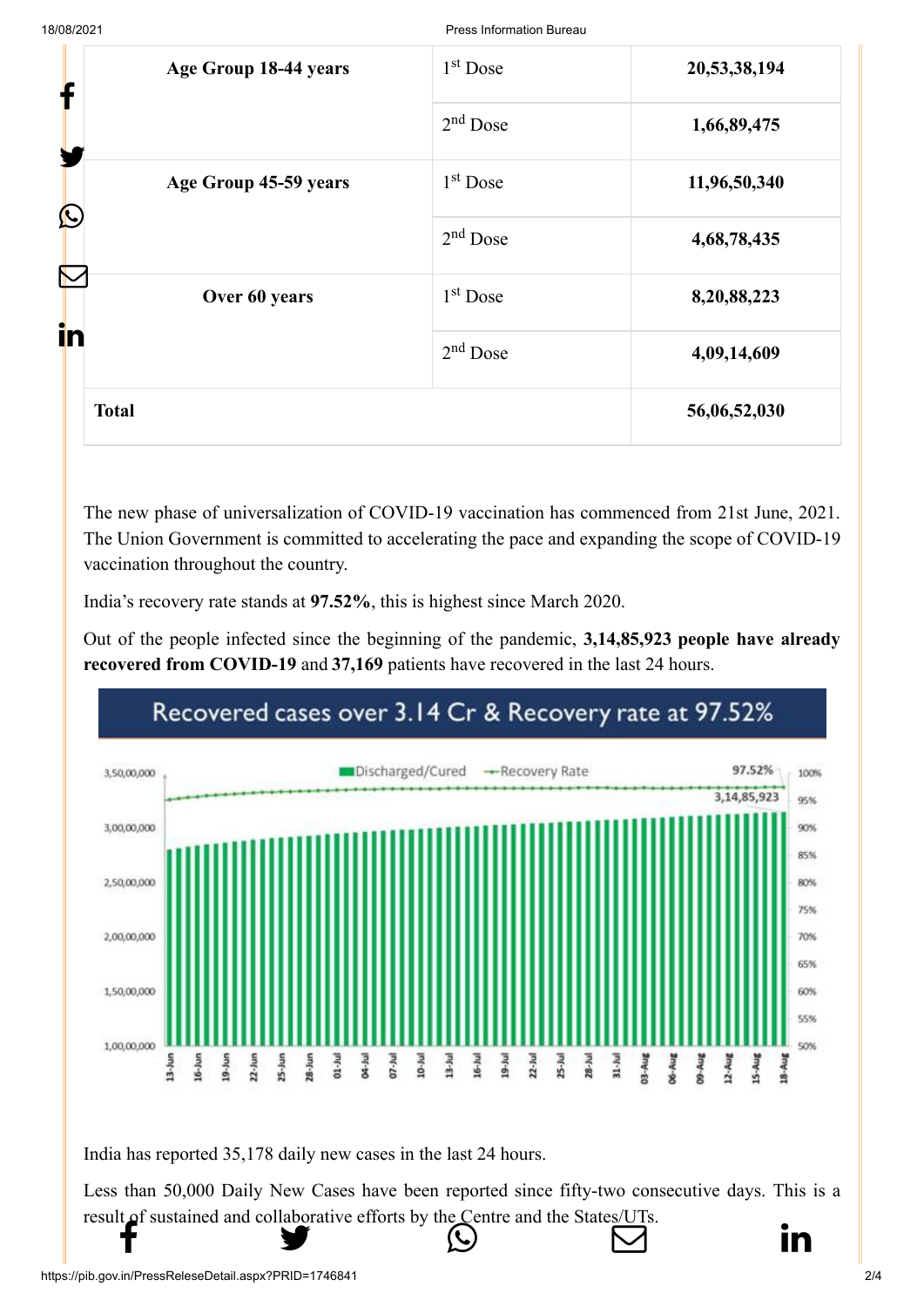18/08/2021 Press Information Bureau



India's Active Caseload at **3,67,415** is lowest in 148 days**.** Active cases now constitute only **1.14%** of the country's total Positive Cases which is lowest since March 2020.



With substantially ramped up testing capacity across the country, a total of 17,97,559 tests were conducted in the last 24 hours in the country. Cumulatively, India has conducted over **49.84 crore** (**49,84,27,083**) tests so far.

While on one side testing capacity has been enhanced across the country, **Weekly Positivity Rate at 1.95% remains less than 3% for last 54 days now.** The **Daily Positivity rate also stands at 1.96%.** Daily Positivity rate has remained below 3% for last 23 days and below 5% for 72 consecutive days now.

 $f \qquad \qquad \blacksquare$